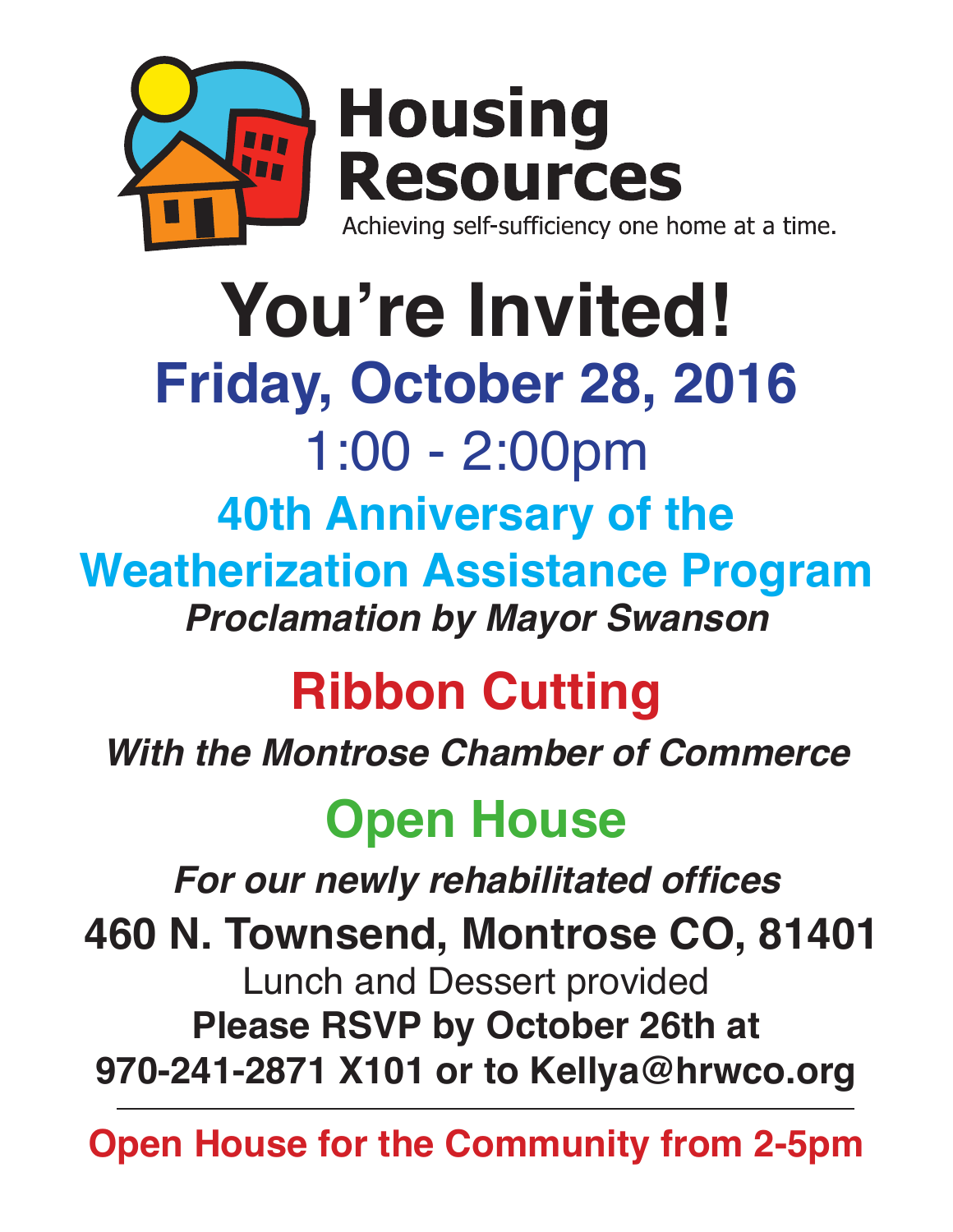



#### **FOR IMMEDIATE RELEASE**

#### **For furtherinformation contact:**

*Marisa Felix-Campbell, PR/Marketing Director Housing Resources of Western Colorado* 524 30 Road, Suite 3, Grand Junction, CO 81504 460 N. Townsend, Montrose, CO 81401 295 Girard Street, Unit C, Durango, CO 81303 970-986-9234 office/cell marisafc@hrwco.org

### **Housing Resources Celebrates 40th Anniversary of Weatherization Day, October 28, 2016**

### **Ribbon Cutting and Open House for Rehabilitated Montrose Weatherization Office**

 **GRAND JUNCTION, Colo. (October 17, 2016)** – Housing Resources of Western Colorado (HRWC) will recognize the 40<sup>th</sup> Anniversary of the Weatherization Assistance Program on Friday, October 28<sup>th</sup> with a Ribbon Cutting for the newly rehabilitated Weatherization office's at 460 N. Townsend in Montrose, CO. 81401. A proclamation will be read by Mayor Rex Swanson along with a ribbon cutting with the Montrose Chamber of Commerce at 1pm. An Open House for the public will be held from 2-5pm.

October 30 is recognized as Weatherization Day across the country. This day marks an annual opportunity to bring attention to the fact that low income households spend a disproportionate percentage of their annual incomes on home energy bills. HRWC partners with the Colorado Energy Office to provide cost-effective, permanent solutions for reducing the heavy energy burden these families endure. These weatherization programs not only save energy through advanced technologies to improve the energy affordability for low-income families, but also save lives and improve the health